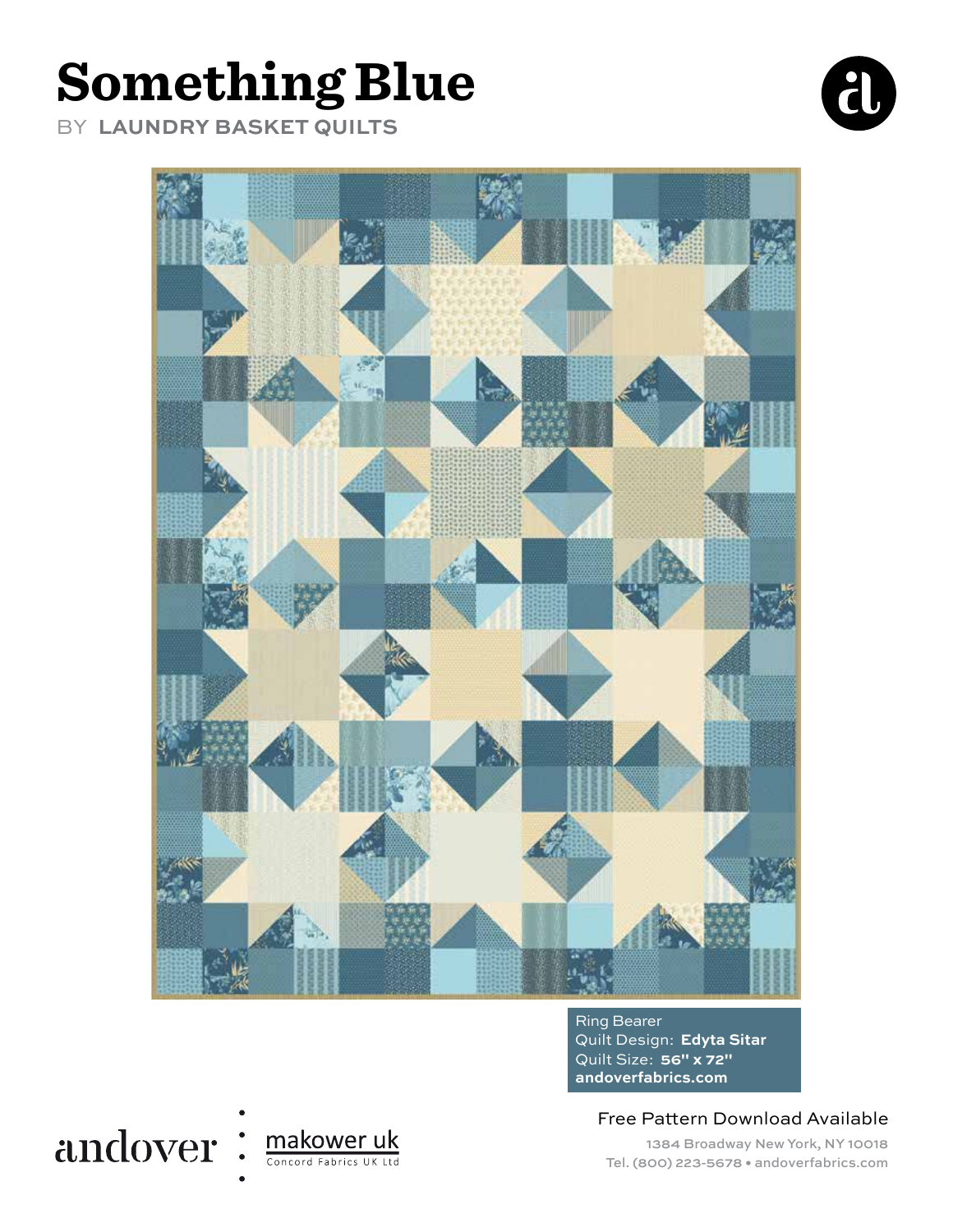# **Ring Bearer**

Featuring Andover Fabrics new Collection: Something Blue by Laundry Basket Quilts Quilt designed by Edyta Sitar



### Quilt finished 56" x 72"

## **Cutting Directions**

#### **Note: Read assembly directions before cutting patches.** Borders are cut to exact length required plus ¼" seam allowance. WOF designates the width of fabric from selvedge to selvedge (approximately 42" wide).

#### **Separate the (84) 10" squares into Blues and Tans/Creams and cut the components as indicated below:**

| <b>R</b> lues      | $(48)$ 4 $\%$ " squares<br>$(108)$ 4 $\frac{1}{2}$ " squares                                            |
|--------------------|---------------------------------------------------------------------------------------------------------|
| <b>Tans/Creams</b> | $(12)$ 8 $\frac{1}{2}$ " squares<br>$(48)$ 4 $\frac{7}{8}$ " squares                                    |
| <b>Binding</b>     | $(7)$ 2 $\frac{1}{2}$ " x WOF strips                                                                    |
| <b>Backing</b>     | $Cut(2) 64$ " x WOF strips.<br>Sew the strips together<br>and trim to make<br>$(1) 64$ " x 80" backing. |

## **Making the Quilt**

### **1. Block Assembly**

Place (1)  $4\frac{7}{8}$ " Tan/Cream square on top of (1) 4 ⅞" Blue square, right sides together. Draw a line across the diagonal of the top square (Diagram 1). Sew  $\frac{1}{4}$  away from each side of the drawn diagonal line (Diagram 1). Cut the (2) squares apart on the drawn diagonal line (Diagram 2) to make (2) half-square triangles. Trim the blocks to measure  $4\frac{1}{2}$  square to make (2) Unit 1 blocks (Diagram 3). Repeat to make (96) Unit 1 blocks total.



## **Fabric Requirements**

|                | Yardage                 | Fabric     |
|----------------|-------------------------|------------|
| <b>Blocks</b>  | $2 - 10$ " square packs |            |
| <b>Binding</b> | $\frac{2}{3}$ yard      | 8835-N     |
| <b>Backing</b> | $3\frac{3}{4}$ yards    | $8827 - I$ |

**2.** Sew together (2) Unit 1 blocks to make (1) Unit 2 block (Diagram 4). Repeat to make (48) Unit 2 blocks total.



**3.** Sew (1) 4 ½" Blue square to each end of (1) Unit 2 block to make the top row. Repeat to make the bottom row. Sew (1) Unit 2 block to each side of (1) 8 ½" Tan/Cream Square to make the middle row. Sew the rows together to make (1) 16 ½" Block One square (Diagram 5). Repeat to make (12) Block One squares total.

**4.** Sew together (4) assorted Blue squares to make (1) Unit 3 strip (Diagram 6). Repeat to make (8) Unit 3 strips total.

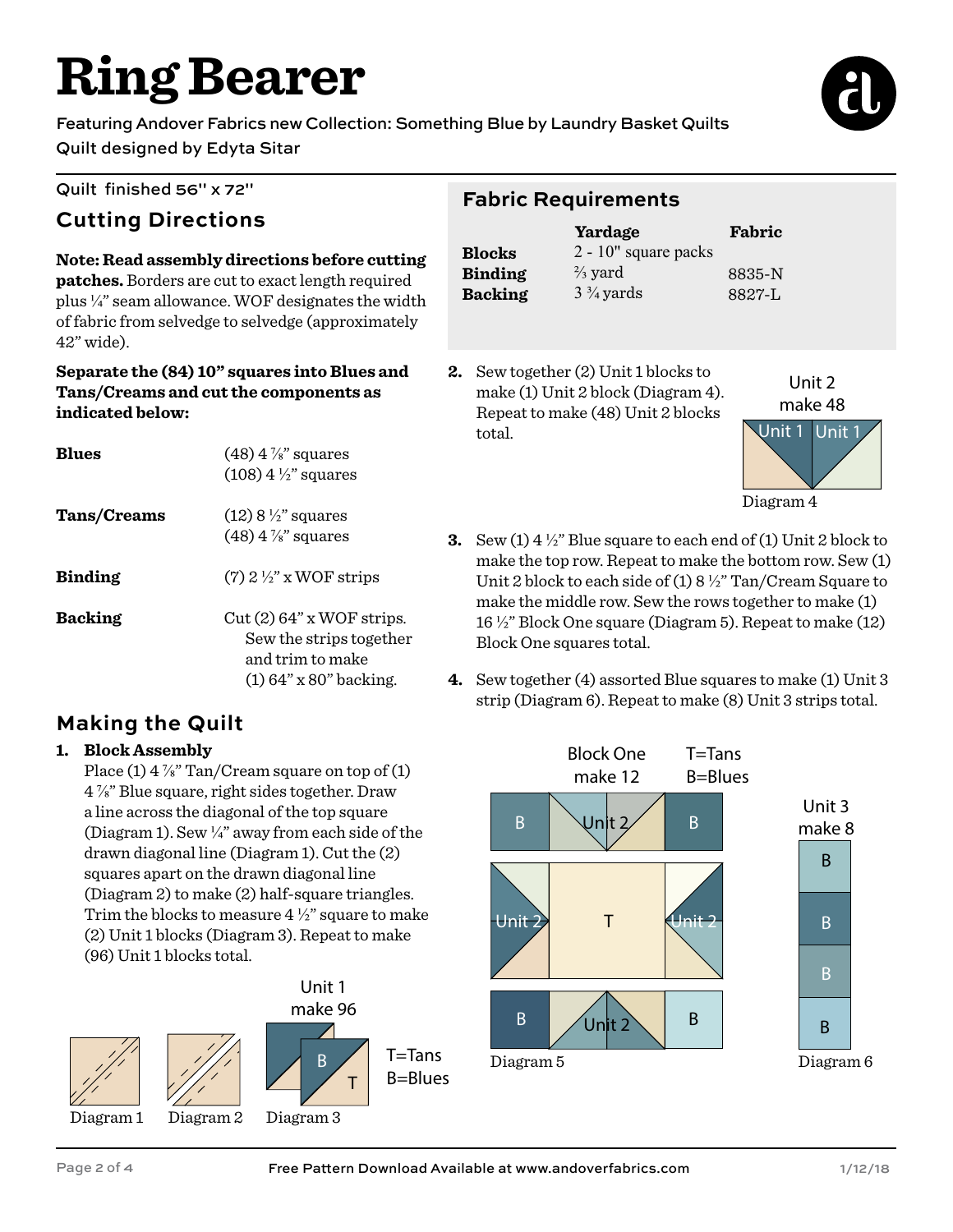## **Ring Bearer**

**5.** Sew together (14) assorted Blue Squares to make (1) Unit 4 strip (Diagram 7). Repeat to make a second Unit 4 strip.



#### **Quilt Top Assembly** *(Refer to the Quilt Layout when assembling the quilt top.)*

- **6.** Sew together (3) Block One squares to make one block row. Sew (1) Unit 3 strip to each side of the block row to complete. Repeat to make (4) Block rows total.
- **7.** Sew together (4) Block Rows to make the Center Block. Sew (1) Unit 4 strip to the top and to the bottom of the Center Block to make the quilt top.

## **Finishing the Quilt**

- **8.** Layer and quilt as desired.
- **9.** Sew the (7) binding strips together, end to end with a 45-degree seams, to make the binding. Fold this long strip in half lengthwise with wrong sides together and press.

**10.** Bind as desired.